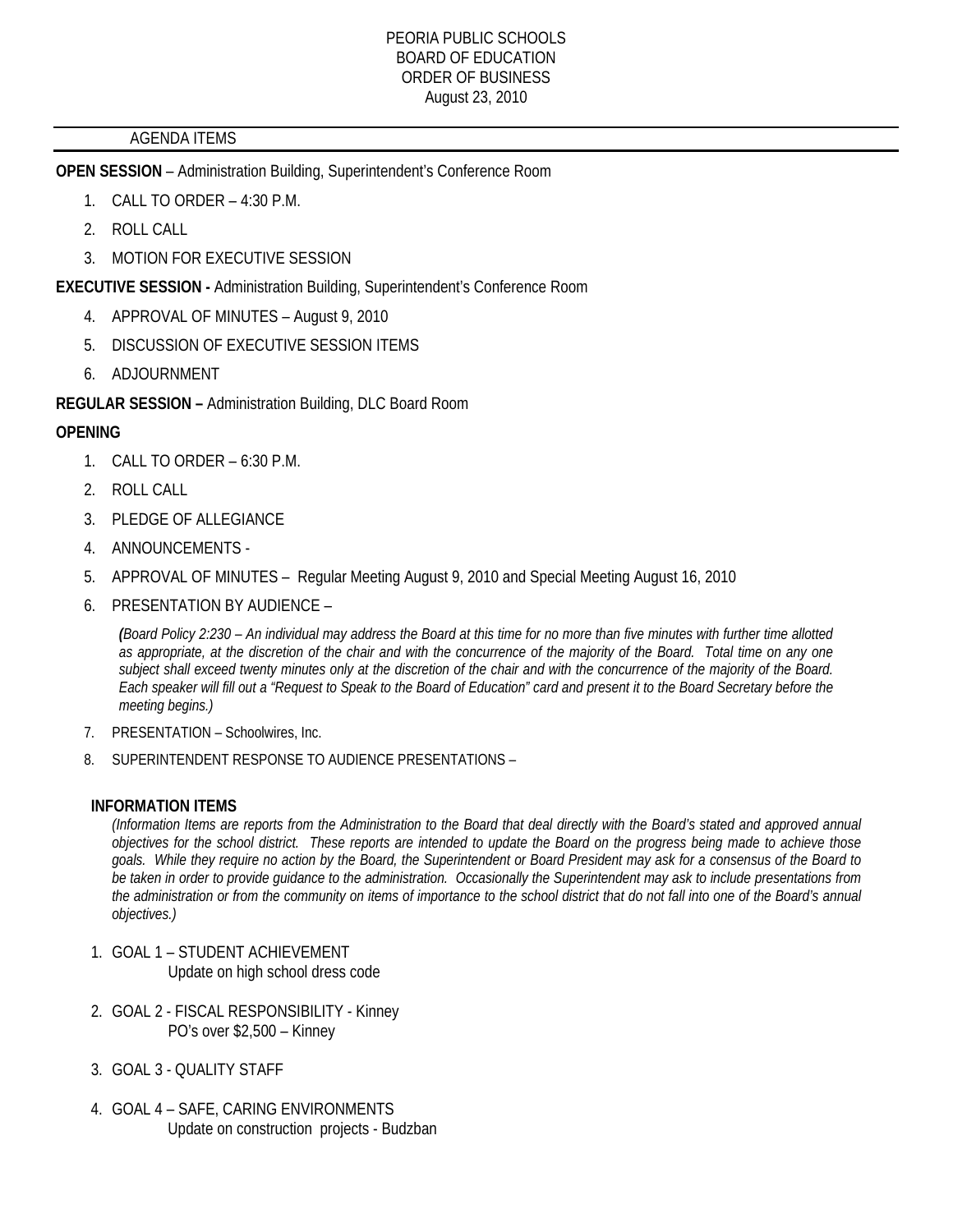5. GOAL 5 – CULTURE OF CUSTOMER SERVICE

Report of Requests under the Freedom of Information Act and Status of Such Requests - Lathan

### **ACTION ITEMS –**

#### **CONSENT AGENDA**

*(Action by the Board of Education on the Items listed within the Consent Agenda is adopted by a single motion unless a member of the Board or the Superintendent requests that any such item be removed from the consent calendar and voted on separately. Generally, consent agenda items are matters in which the Board and Superintendent agree are routine in nature and should be acted upon in one motion to conserve time and permit focus on other-than-routine items on the agenda)* 

1. GIFTS TO SCHOOL DISTRICT (This meeting - \$1,100.00 Year to date - \$1,100.00)

*Proposed Action:* That the following donations be accepted and letters of appreciation sent to the donors: The Special Education Department received monetary donations for the Patricia Morgan Memorial Contributions from the following donors: \$20.00 donated by Darell & Shirley Seelye \$20.00 donated by Gene & Sandy Welker \$10.00 donated by Nancy L. Coon \$20.00 donated by Judy Smith \$5.00 donated by Wally MacDonald \$25.00 donated by Robert & Joan Morgan \$100.00 donated by Karen Logue \$50.00 donated by Ron & Prima Azbell

Student uniform pants, valued by the donor at \$50.00, to Knoxville Center for Student Success by Riz Flickinger \$200.00 donated by Joyce Smith to the Knoxville Center for Student Success to be used for Student Incentives \$500.00 donated by First Methodist Church Altrusa Club to the Knoxville Center for Success to be used for the Horseback Riding Outreach

Maytag Heavy Duty/Large Capacity Washing Machine, valued by the donor at \$100.00, to Charter Oak Elementary

- 2. PAYMENT OF BILLS Kinney
- 3. HUMAN RESOURCES REPORT Dimke
- 4. TRAVEL REQUESTS Lathan
- 5. APPOINTMENT OF A FREEDOM OF INFORMATION OFFICER: *Proposed Action:* That the Board of Education approve Ms. Teri Dunn as its official FOIA officer, pursuant to the revised Illinois Freedom of Information Act.
- 6. PEORIA CHARTER SCHOOL INITIATIVE, INC FOOD SERVICE CONTRACT *Proposed Action:* That the Food Service Contract, for school year 2010-2011, between the Board of Education, City of Peoria School District No. 150 and Peoria Charter School Initiative, Inc., a/k/a Quest Charter School ("Quest Peoria") be approved.
- 7. DISTRICT/SCHOOL WEBSITE CONTRACT SCHOOL WIRES *Proposed Action:* That the Board of Education enter into a contract with Schoolwires, Inc. for website development and hosting for the entire District, beginning October 1, 2010 and ending on June 30, 2011. The cost for this pro-rated agreement is \$35,430.30. This project requires yearly renewals, which will be eligible for E-rate, starting July 1, 2011.
- 8. CIVIC CENTER CONTRACT

*Proposed Action:* That the Board of Education approve a Facility Lease Agreement for use of the Peoria Civic Center on Monday, August 30, 2010.